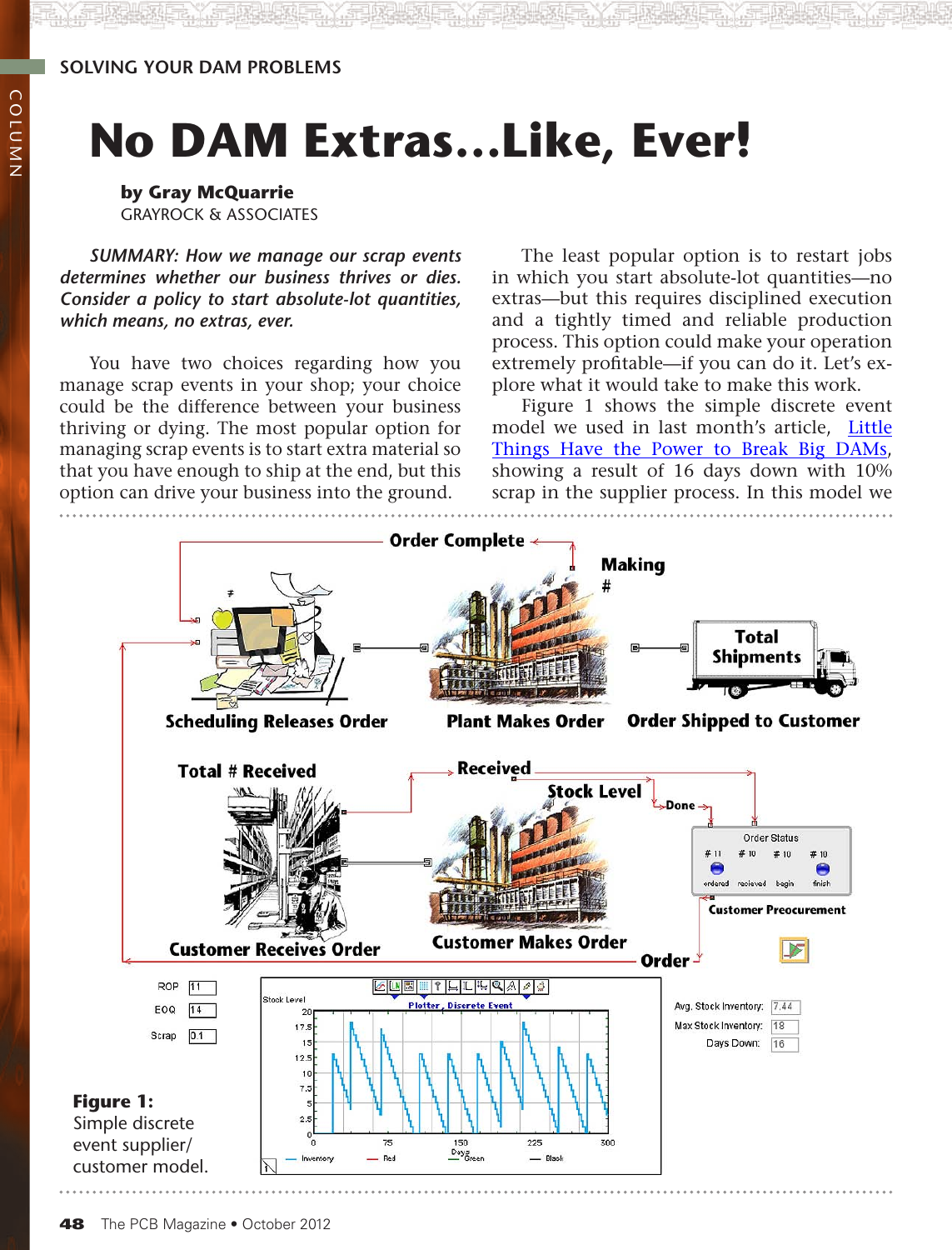#### **no dam extras...like, ever!** *continues*

are the supplier and we don't want to cause our customer to keep too much inventory, but we also don't want them to have such a low inventory that they run out of parts. Our goal is to come up with the optimum order quantity (EOQ) and optimum reorder point (ROP) that keeps our customers' costs at a minimum.

The optimum shown in Figure 1 was derived using the objective function in Equation 1 that includes shutdown costs, inventory holding costs, and shipping costs.

#### **Equation 1:**

#### MinCost = DaysDown\*\$1000 + AvgInv\*\$900 + TotalShip\*\$50

The result in Figure 1 happened using an optimum ROP and EOQ derived from the model! What went wrong? To answer this we need to look at our supplier plant more closely.

Figure 2 shows a simple block diagram pictorial of our plant where all of our operations have been reduced to a simple conveyor that provides surprisingly detailed insights. example, in a conveyor process activity, items exit in a precise timed sequence or spacing. This mimics the delay caused by electrical test, which is an important part of detecting a scrap event, because it will trigger the need for a restart using our no extras policy.

Table 1 shows the result of the model, where the time it takes for one panel to travel the conveyor is five days with panels spaced or delayed by half a day. This data represent one simulation run of 300 days repeated 500 times.

What is astonishing about Table 1 is that the customer's number of days down was as high as 15. How can this happen?

The answer rests with the behavior of the conveyor. If you had a lot size or EOQ of four items, it would take 6.5 days to complete the lot: part  $1 = day 5$ , part  $2 = day 5.5$ , part  $3 = day$ 6, part  $4 = day\ 6.5$ . You can see that multiple restarts, with larger lot sizes or a larger EOQ, increase the spread in the time to complete a lot. Notice that in Table 1 there is a wide range of number of restarts or scrap events for zero days down at our customer. In fact, there is no numerical correlation to the number of scrap events and days down at the customer!

To make this idea easier to understand, think of a scrap event as a number of turns at a roulette wheel. You don't know what number the ball is going to land on that will tell you when you will detect the event. As you play more times you are going to get a wider range of results. It's the position on the conveyor that triggers when the restart will happen; when this happens determines how long it will take to complete the lot.

As it stands, even at the optimized levels for ROP and EOQ, you will be so late with deliveries that 40% of the time your customer will run out of material. You will be lucky to keep the business for this level of performance. There will be an enormous incentive to abandon this approach and just launch extras. Don't do it!

In my October 2011 column, ["Don't Shoot](http://www.pcb007.com/emag/pub/PCB-Oct2011/?page=82) [the Messenger: Make Your Quality Meetings](http://www.pcb007.com/emag/pub/PCB-Oct2011/?page=82) [Fun,"](http://www.pcb007.com/emag/pub/PCB-Oct2011/?page=82) we saw how the variation in scrap (and this was real data, by the way) can vary great-



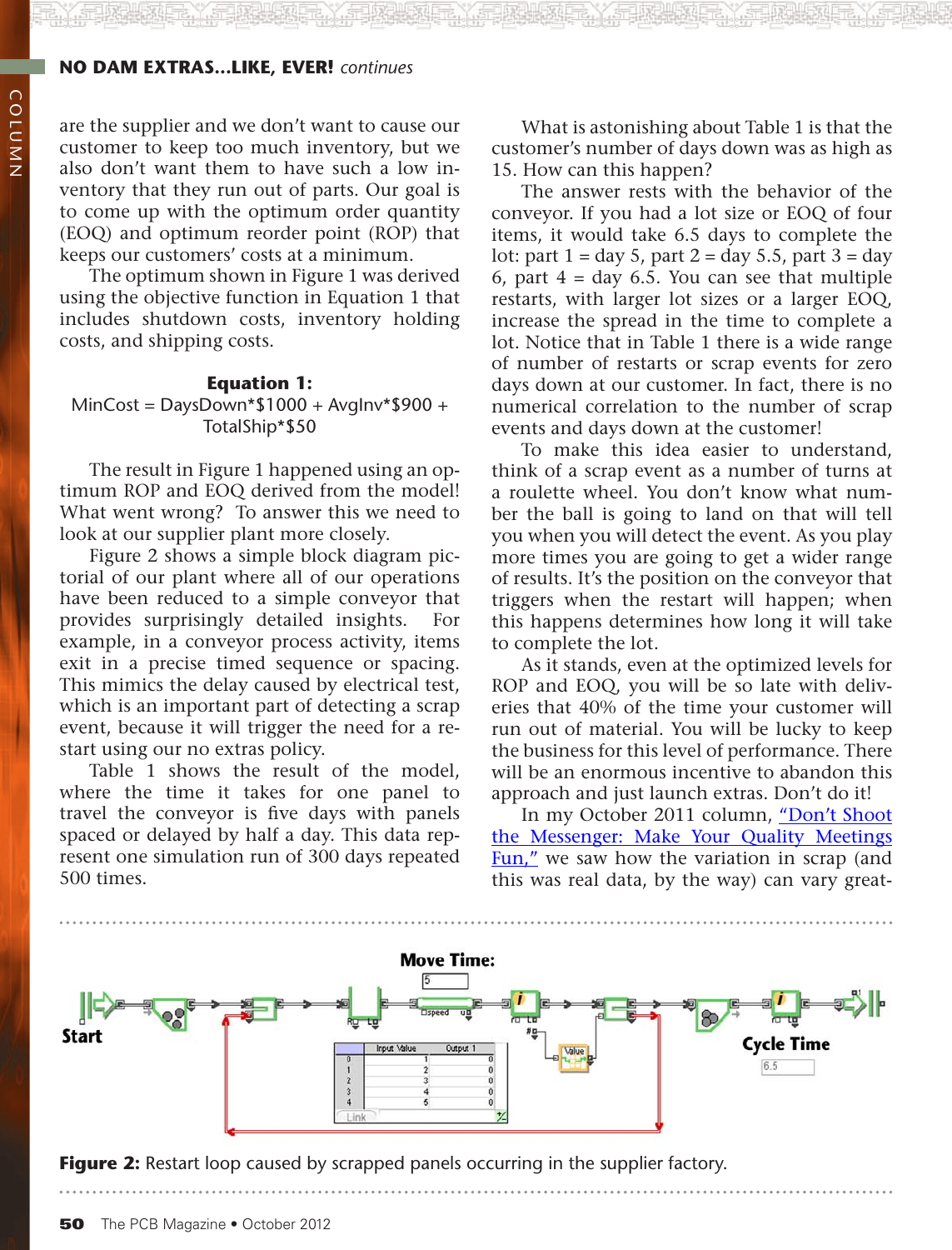| <b>Days Down</b> | <b>Events</b><br>$($ of 500 $)$ | <b>Percentage or Risk</b> | <b>Min Restarts</b><br>(# Scrap Events) | <b>Max Restarts</b><br>(# Scrap Events) |
|------------------|---------------------------------|---------------------------|-----------------------------------------|-----------------------------------------|
| $\mathbf{0}$     | 304                             | 60.8%                     | $\overline{7}$                          | 35                                      |
|                  | 51                              | 10.2%                     | 9                                       | 31                                      |
| $\overline{2}$   | 56                              | 11.2%                     | 12                                      | 30                                      |
| 3                | 28                              | 5.6%                      | 11                                      | 31                                      |
| 4                | 14                              | 2.8%                      | 13                                      | 25                                      |
| 5                | 14                              | 2.8%                      | 11                                      | 30                                      |
| 6                | 9                               | 1.8%                      | 17                                      | 26                                      |
| $\overline{7}$   | 8                               | 1.6%                      | 13                                      | 24                                      |
| 8                | 5                               | $1\%$                     | 19                                      | 21                                      |
| 9                | $\overline{4}$                  | 0.8%                      | 16                                      | 26                                      |
| 10               | $\overline{3}$                  | 0.6%                      | 21                                      | 23                                      |
| 11               | $\mathbf{0}$                    | 0.0%                      | $\overline{0}$                          | $\mathbf{0}$                            |
| 12               | $\overline{2}$                  | 0.4%                      | 21                                      | 23                                      |
| 13               | 1                               | 0.2%                      | 20                                      | 20                                      |
| 14               | $\mathbf{0}$                    | 0.0%                      | $\overline{0}$                          | $\mathbf{0}$                            |
| 15               | 1                               | 0.2%                      | 19                                      | 19                                      |

**Table 1:** Data showing the lack of correlation between number of restarts at the supplier and days down because of lack of material at the customer.

ly between part numbers. What this means is that in order to ensure that you have sufficient material to prevent the need for the restart you will have to release extras in excess of the average scrap rate of 10%. To understand this, ask yourself this question: How often on a given day is the temperature below average and above average? About 50% of the time you will have processed too much material and about 50% of the time you will have processed too little material. This isn't good, because it is the absolute singular result repeated again and again that a customer cares about—not the average event. In order to improve your 50% result of having enough material to ship, you will have to start a huge amount of excess material. The overprocessing will cause your costs to skyrocket. A shop that understands this fact and does just the opposite—a no extras policy—has the opportunity to compete on cost with any shop in the world.

So what can you do to improve the risk issue seen in Table 1? What if we kept the con-

veyor going at the same speed (five days for a panel to go from beginning to end), but decreased the spacing from one-half a day or 12 hours, to 0.1 days or 2.4 hours while keeping the ROP and EOQ levels the same? Table 2 shows the results.

| <b>Days Down</b> | <b>Events</b>  | <b>Percentage</b> |
|------------------|----------------|-------------------|
|                  | $($ of 500 $)$ | or Risk           |
| 0                | 438            | 87.6%             |
| 1                | 24             | 4.8%              |
| $\overline{2}$   | 26             | 5.2%              |
| $\overline{3}$   | 5              | 1%                |
| $\overline{4}$   | $\overline{4}$ | 0.8%              |
| $\overline{5}$   |                | 0.2%              |
| 6                | $\mathcal{P}$  | 0.4%              |

**Table 2:** Data showing the benefit of reducing the wait time between panels, or spacing of panels, on the production conveyor.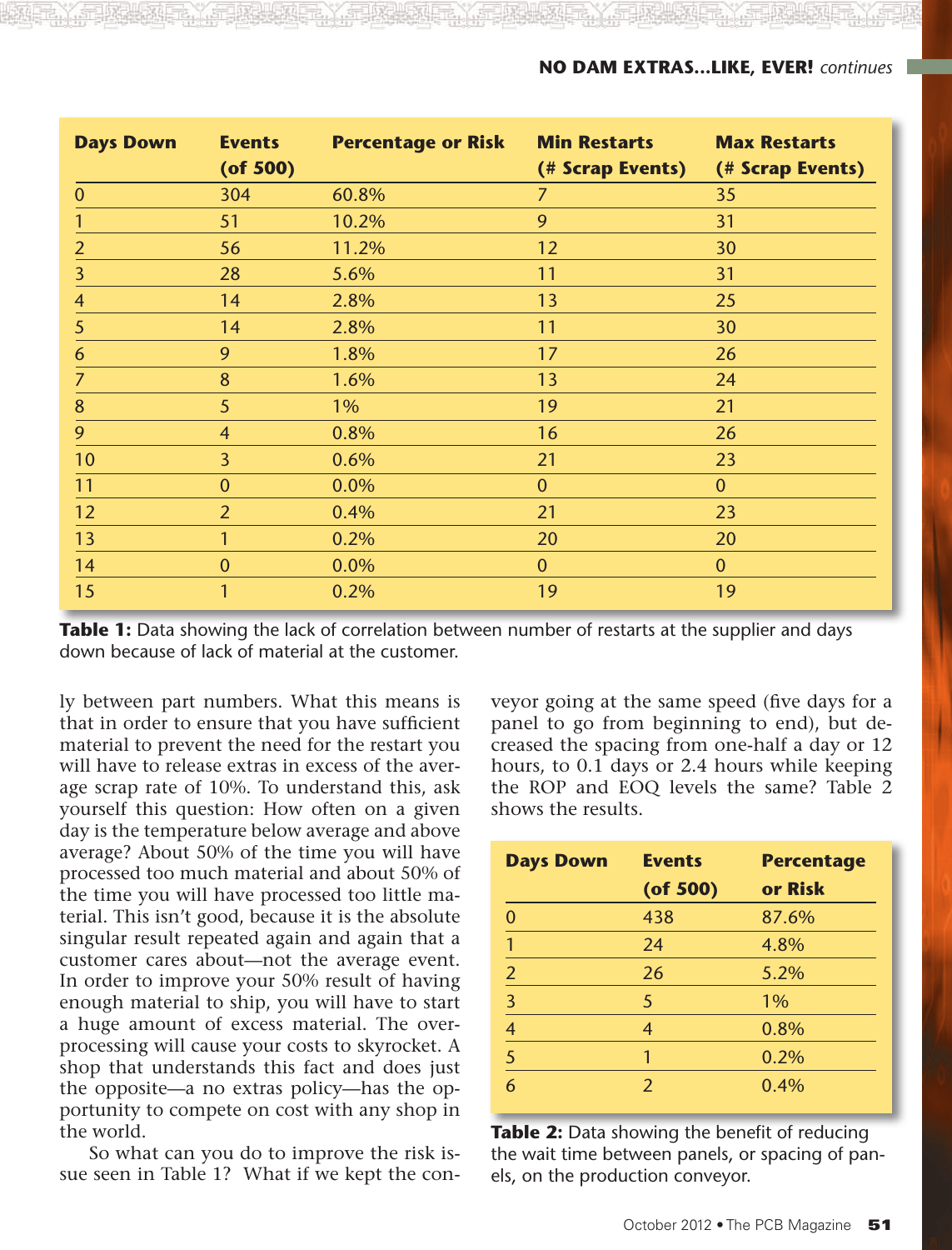#### **no dam extras...like, ever!** *continues*

The improvement in Table 2 shows what can happen by decreasing the spacing or delay between parts. What this means in a board shop is that you want the electrical test, final routing, and final inspection to go as fast as possible. When a scrap event is detected, immediately launch a restart. This may mean doing things differently than what you do today. Here are some recommendations to consider:

**1.** Instead of doing ET after final routing, you might want to do ET before final routing so that you can launch a restart panel as soon as possible.

**2.** If you do the above, then you will have to ET the panel instead of the individual circuits.

**3.** There might be issues of equipment cost and testing cost for a given panel size if you are going to test panels and not parts. And there may have to be a rethinking as to the optimum number of different panel sizes, and the size of panels themselves.

**4.** As soon as you detect a single bad circuit in a panel, you need to relaunch a panel. You might want to relaunch a second panel prior to getting enough circuits to justify a second panel restart.

**5.** Avoid jobs that have extremely advanced final routings that take a very long time. Work with the customer to use a different process and technology or redesign the board or make sure pricing reflects the added cost presented from the constrained product flow created by the part. Also make it clear that delivery schedules will be erratic and you will not accept penalties for being late. Each intricate route will have to be examined, likely using an advanced optical tester of limited capacity, and inspected carefully by hand. This is going to produce a significant panel-to-panel spacing or delay for detecting a scrap event.

**6.** Make sure the final inspection process is streamlined, operators are well trained, and that it has adequate optimized man power so that you keep any delay in detecting scrap events as short as possible, and costs in line.

**7.** Train process operators to look for the

same things people are looking for in final inspection. Have operators report out the scrap they see and launch an appropriate restart. This should reduce the need for inspectors at the end of the process.

**8.** Never punish people on the floor for scrap, because you will not get the information you need for a no extras policy to work. Initiate a process for review and retrain operators as required. Remove operators based on inspection of how they are doing their work on the job, but never for a specific event that happens on the line. If you get just this part right, forgetting everything else, your shop will make dramatic improvements (this will be a subject of a future article).

**9.** Figure out how ET, final routing, and final inspection can become a work cell that is fast and efficient with minimal delays and everyone working as a team.

**10.** Determine the number of ET testers you need to keep the detection of scrap at the speed you need.

Just because all of the real processing work has been done, you aren't home free. There are huge benefits for you and your customer to make the final operations of ET, final routing, and final inspection coordinated and fast. The benefits are huge to you and your customer. By doing it well, you will have a consistency of delivery to your customers that will be very difficult for your competitors to match. **PCB**



Gray McQuarrie is president of Grayrock & Associates, a team of experts dedicated to building collaborative team environments that make companies maximally effective. McQuarrie

is the primary inventor of the patent, *Compensation Model and Registration Simulation Apparatus for Manufacturing PCBs.* He has worked for AlliedSignal, Shipley, Photocircuits, Monsanto and others. Contact McQuarrie at [gray@grayrock.net](mailto:gray@grayrock.net).